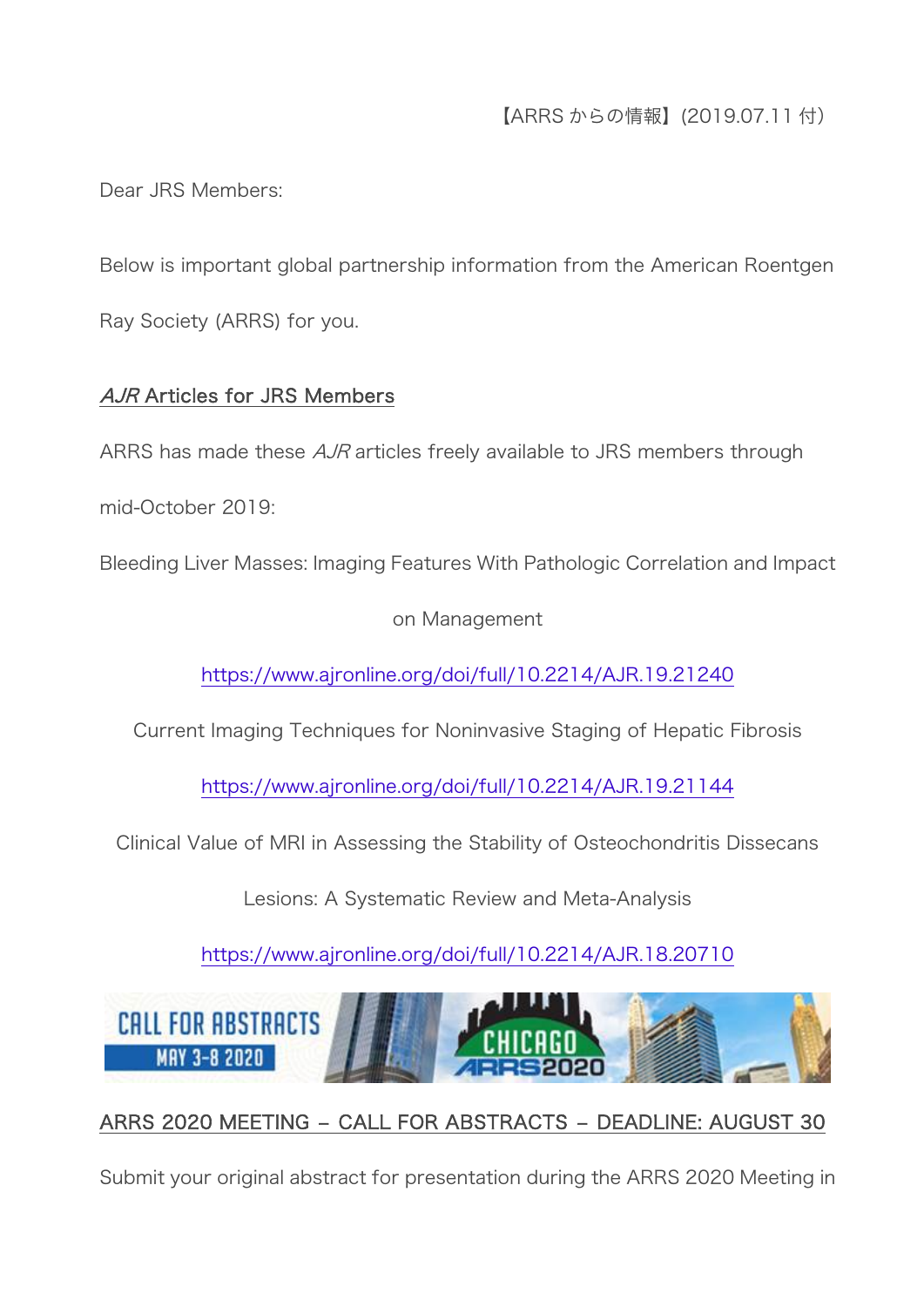Chicago, May 3–8. The submission deadline is August 30. Apply

#### at: [www.arrs.org/Abstracts](https://www.arrs.org/Abstracts)

#### NEW Global Education Course – Comparing and Contrasting the Role of

### Imaging in Common Cancers

This open access online course compares and contrasts common cancers (liver, gastric, colon, prostate, lung) in the United States and Asia. The course is available at: [www.arrs.org/ImagingCommonCancers](https://www.arrs.org/ImagingCommonCancers)

# JRS Members are Invited to Join ARRS

Through this global partnership ARRS is pleased to offer complimentary online membership for radiology residents in a training program and for radiologists in fellowship training. ARRS also offers a significant discount on ARRS online membership for JRS members in active practice in Japan. Please follow the steps below in order to become an ARRS member:

- 1. Apply online at <https://cf.arrs.org/Membership/apply/apply.cfm>
- 2. Use the Promotional Code indicated in the box below based on your

| <b>ARRS</b><br>Membership<br>Category | <b>ARRS Membership Description</b>                                                       | <b>ARRS Promotional</b><br>Code for JRS<br><b>Members</b> |
|---------------------------------------|------------------------------------------------------------------------------------------|-----------------------------------------------------------|
|                                       | Complimentary online membership for JRS<br>members in: 1) a radiology residency training |                                                           |
| In-Training<br>Member                 | program or 2) a radiology fellowship training<br>program                                 | Promotional Code:<br><i>JRSTRN</i>                        |

selected ARRS Membership Category.